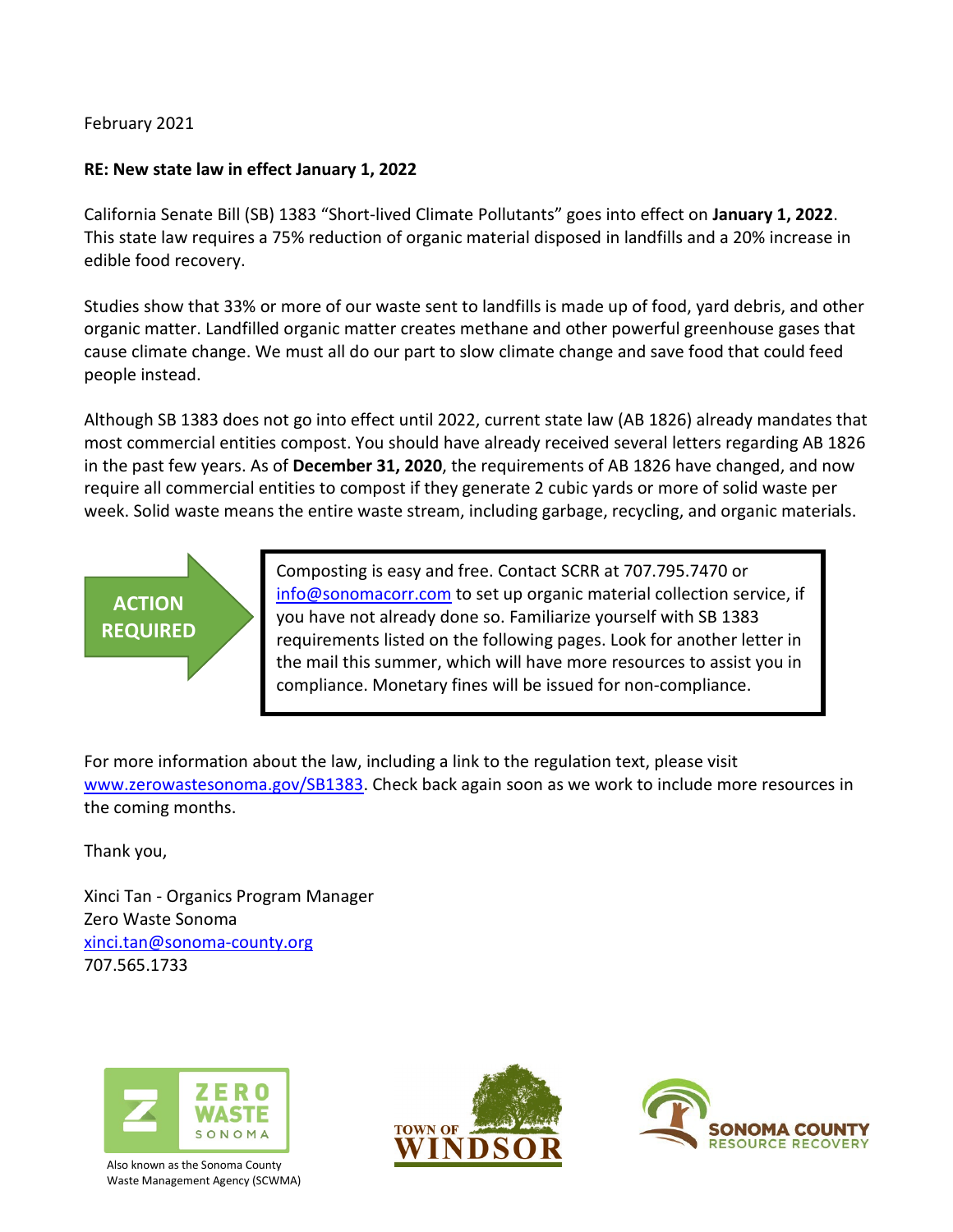## Summary of SB 1383 Requirements

These requirements will become effective on **January 1, 2022**, but you should start preparing now. Zero Waste Sonoma, the Town of Windsor, and Sonoma County Resource Recovery are available to assist in compliance. Contact us for free educational resources such as indoor containers, posters, labels, and workshops.

## **Multifamily Residential Buildings (5 units or more)**

- **1. Provide organic material collection services for employees and tenants, in addition to recycling and garbage.**
	- a. Collect landscaping debris and food scraps for composting.
	- b. Provide easy access to containers with correct labels and colors (black/gray for garbage, blue for recycling, and green for organics).
	- c. Provide annual education on how to properly sort waste into the three bins; provide education to new tenants within 14 days of move-in.

## **All Other Commercial Entities and Institutions**

#### **1. Divert your organics from the landfill.**

- a. Collect landscaping debris and food scraps for composting.
- b. Alternatively, you may self-haul organics to a composting facility, anaerobic digestion facility, community composting program, or other landfill diversion program. Please keep records such as weight receipts in case of an audit.
- **2. Provide organic material collection service to employees, contractors, commercial tenants, and customers, in addition to recycling and garbage.**
	- a. Provide containers to collect recycling and organics in all areas where garbage is provided. Restrooms are exempt.
	- b. Provide easy access to containers with correct labels and colors (black/gray for garbage, blue for recycling, and green for organics).
	- c. Provide annual education on how to properly sort waste into the three bins; provide education to new commercial tenants within 14 days of occupying the premises.
	- d. Periodically inspect organics and recycling containers. Inform employees if contamination is found and provide education to correct behavior.



Also known as the Sonoma County Waste Management Agency (SCWMA)